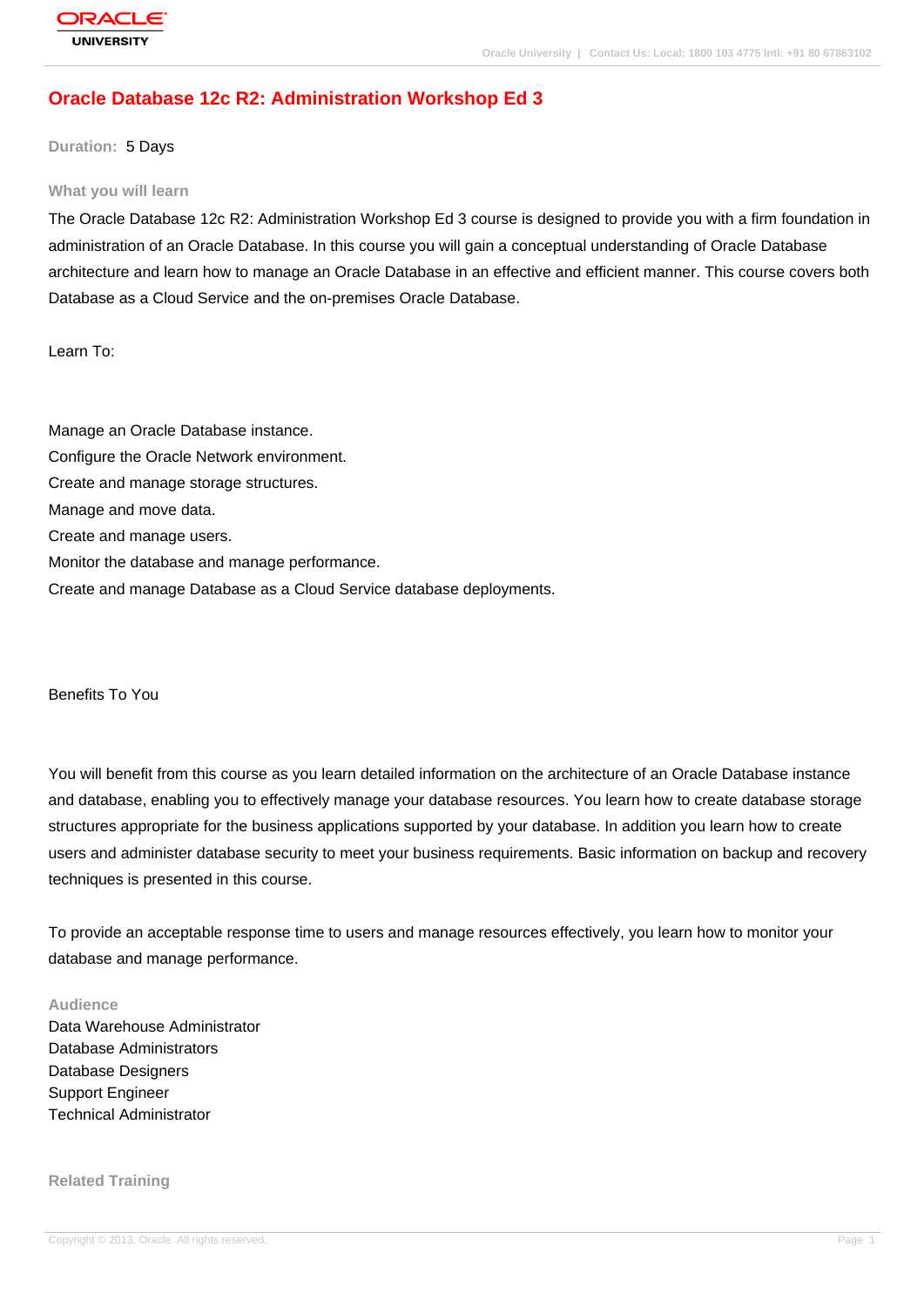#### Required Prerequisites

A working knowledge of SQL and PL/SQL packages is very helpful in the course.

Suggested Prerequisites Basic knowledge of Linux operating system

**Course Objectives** Back up, restore, and patch DBCS database deployments

Describe the DBaaS and on-premises Oracle Database architectures

Manage database instances

Manage UNDO data

Move data between databases

Implement basic backup and recovery procedures

Monitor and tune database performance

Tune SQL to improve performance

Manage resources with Oracle Database Resource Manager

Create pluggable databases (PDBs)

Configure the Oracle network environment

Administer user security and implement auditing

Create and manage tablespaces

Manage storage space

Register databases and manage performance with Enterprise Manager Cloud Control

Create and manage Database as a Cloud Service (DBCS) database deployments

**Course Topics**

**Getting Started** Course Objectives

**Exploring Oracle Database Architecture** Introducing Oracle Database Relation Database Models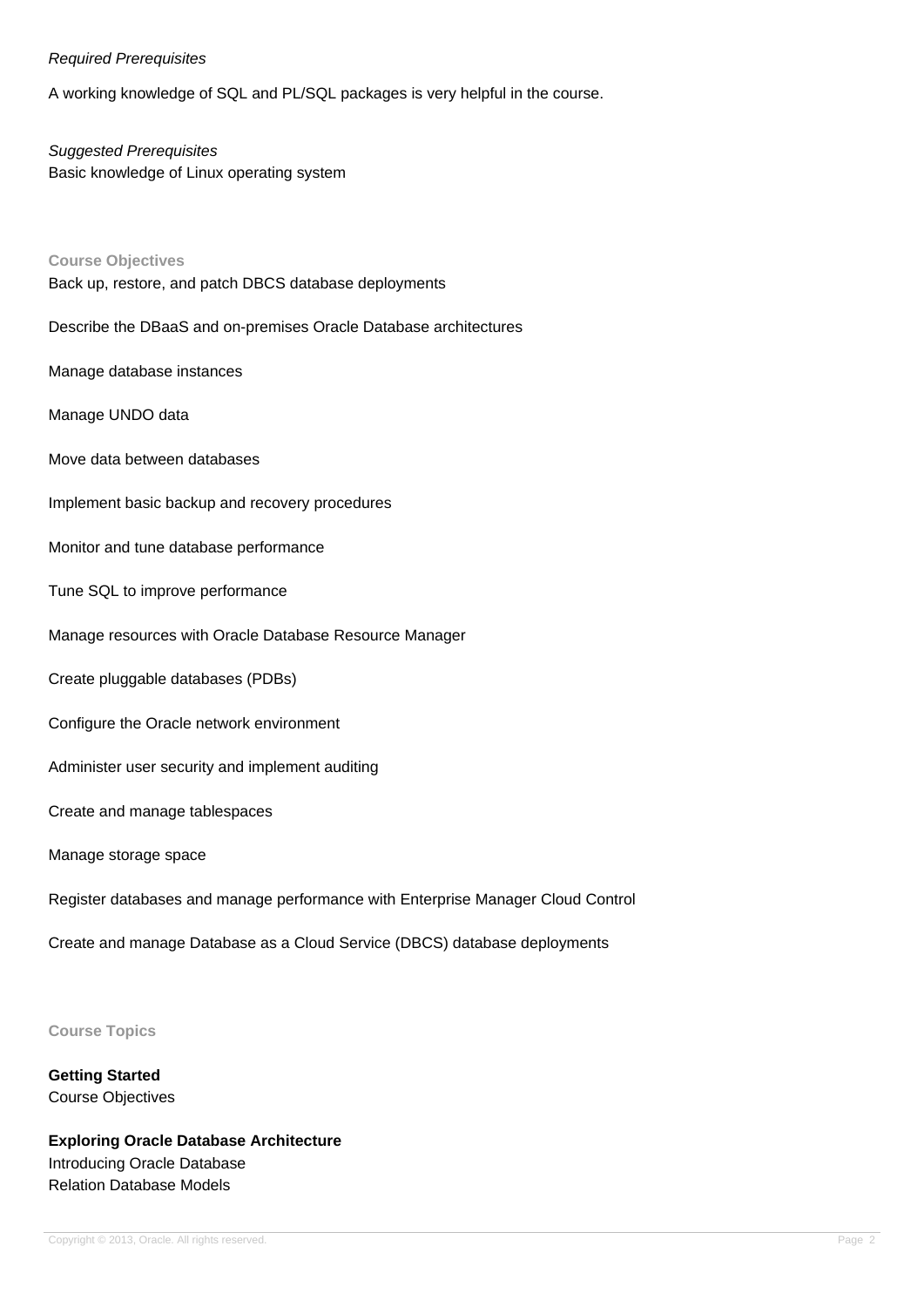Oracle SQL and PL/SQL Oracle Database Server Architecture Connecting to Oracle Databases Oracle Database Tools Oracle-Supplied User Accounts Querying the Oracle Data Dictionary

#### **Managing Database Instances**

Initialization Parameter Files Starting Up Oracle Databases Shutting Down Oracle Databases Opening and Closing PDBs Working with the Automatic Diagnostic Repository (ADR) Querying Dynamic Performance Views

## **Creating PDBs**

Methods and Tools to Create PDBs Creating PDBs from Seed with SQL\*Plus Cloning PDBs with SQL\*Plus Unplugging and Pluggin In PDBs with SQL\*Plus Dropping PDBs with SQL\*Plus

## **Configuring the Oracle Network Environment**

Oracle Net Services How Listeners Work Configuring Listeners for Dynamic Service Registration Configuring Listeners for Static Service Registration Configuring Local Naming for Connections Testing Oracle Net Connectivity with tnsping Configuring Communidation Between Databases Dedicated Versus Shared Server Configurations

#### **Administering User Security**

Creating Users Granting Privileges Creating and Granting Roles Revoking Privileges and Roles Creating and Assigning Profiles Authenticating Users Assigning Quotas to Users Applying the Principal of Least Privilege

#### **Creating and Managing Tablespaces**

How Table Data is Stored Creating Tablespaces in SQL\*Plus Altering and Dropping Tablespaces in SQL\*Plus Viewing Tablespace Information in SQL\*Plus Implementing Oracle Managed Files Moving and Renaming Online Data Files in SQL\*Plus

## **Managing Storage Space**

Oracle Database Space Management Features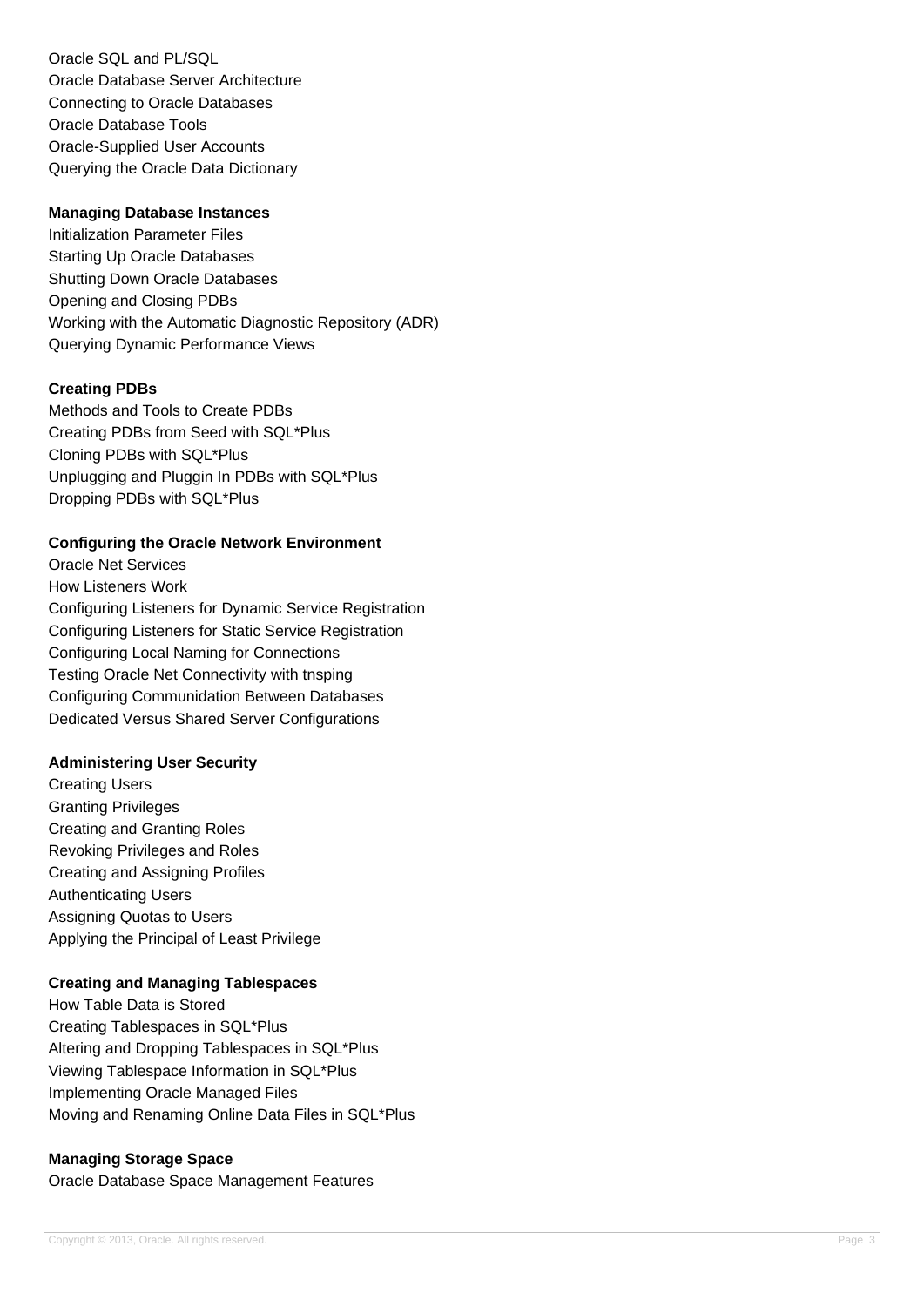Block Space Management Row Chaining and Migration Free Space Management Within Segments Types of Segments Allocating Extents Understanding Deferred Segment Creation Space-Saving Features

# **Managing UNDO Data**

Undo Data: Overview Transactions and Undo Data Storing Undo Information Comparing Undo Data and Redo Data Managing Undo Local Undo Mode Versus Shared Undo Mode Configuring Undo Retension Categories of Undo

## **Moving Data**

Moving Data: General Architecture Oracle Data Pump: Overview Oracle Data Pump: Benefits Data Pump Export and Import Clients Data Pump Utility: Interfaces and Modes Data Pump Import: Transformations SQL\*Loader Overview Loading Methods

## **Backup and Recovery Concepts**

DBA Responsibilities Categories of Failure Understanding Instance Recovery Understanding Types of Backups Comparing Complete and Incomplete Recovery Oracle Data Protection Solutions Flashback Technology

## **Monitoring and Tuning Database Performance**

Managing Performance Activities Performance Planning Considerations Database Maintenance Automatic Workload Repository (AWR) Automatic Database Diagnostic Monitor Performance Monitoring Performance Tuning Methodology Database Server Statistics and Metrics

**SQL Tuning** SQL Tuning Process Oracle Optimizer Optimizer Statistics SQL Plan Directives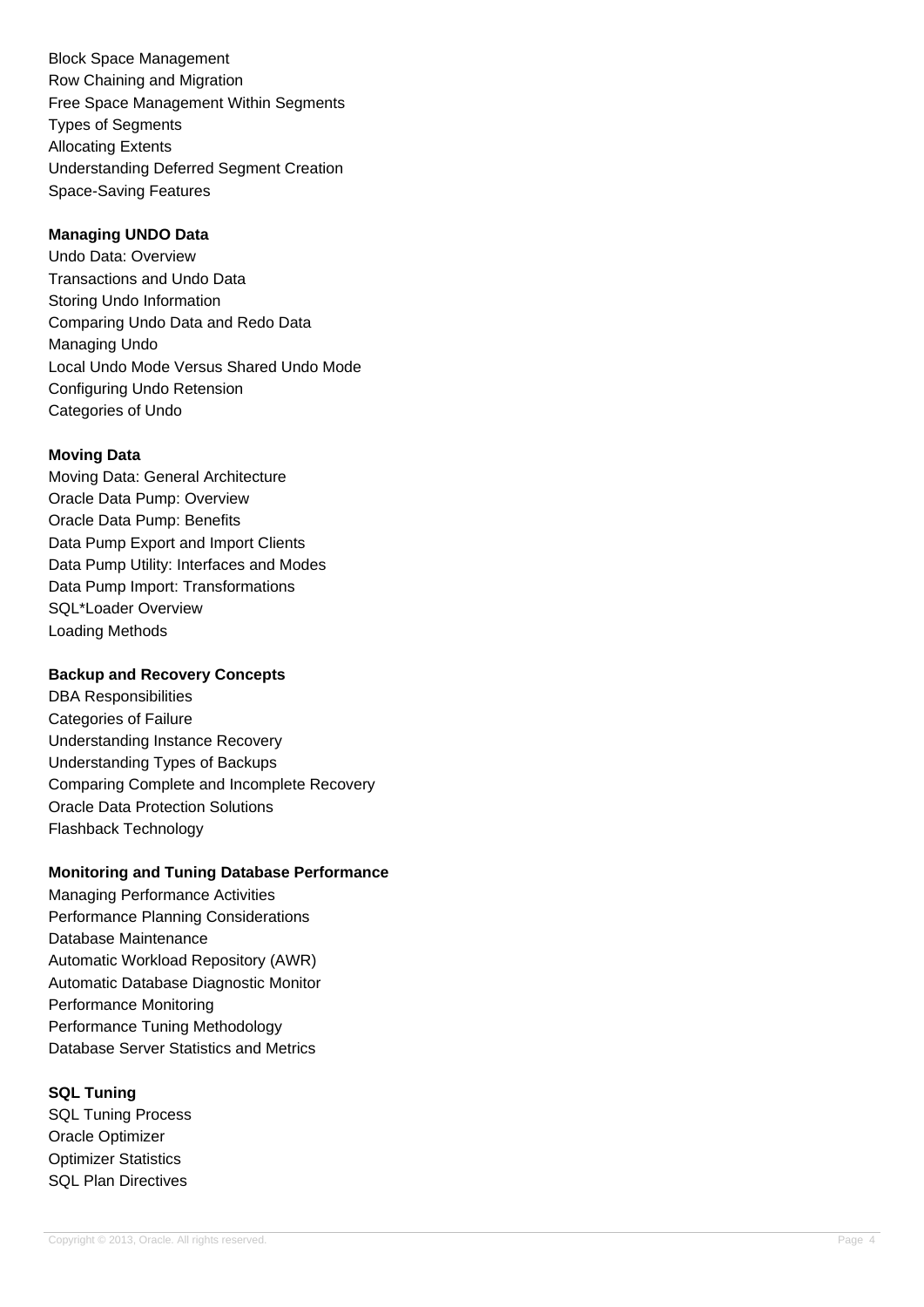Adaptive Execution Plans SQL Tuning Advisor SQL Access Advisor SQL Performance Analyzer

#### **Oracle Database Resource Manager**

Oracle Database Resource Manager: Overview Resource Manager Elements Using Resource Manager to Allocate Resources Creating a Simple Resource Plan Creating a Complex Resource Plan Using the Active Session Pool Feature Limiting CPU Utilization at the Database Level Limiting CPU Utilization at the Server Level

## **Enterprise Manager Cloud Control**

Controlling the Enterprise Manager Cloud Control Framework Starting the Enterprise Manager Cloud Control Framework Stopping the Enterprise Manager Cloud Control Framework

## **Introduction to Oracle Database Cloud Service**

Oracle Cloud: Overview Database Cloud Service Offerings DBCS Architecture Features and Tooling Additional Database Configuration Options

#### **Creating DBCS Database Deployments**

Automated Database Provisioning Creating a Database Deployment How SSH Key Pairs are Used Creating an SSH Key Pair Storage Used for Database Files

## **Managing DBCS Database Deployments**

Cloud Tooling Accessing Tools and Features from the DBCS Console Managing the Compute Node Associated With a Database Deployment Managing Network Access to DBCS Enabling Access to a Compute Node Port Scaling a Database Deployment

#### **Backing Up and Restoring DBCS Database Deployments**

Backing Up and Recovering Databases on DBCS Backup Destination Choices Backup Configuration Creating an On-Demand Backup Customizing the Backup Configuration Performing Recovery by Using the Console Performing Recovery by Using the dbaascli Utility

## **Patching DBCS Database Deployments**